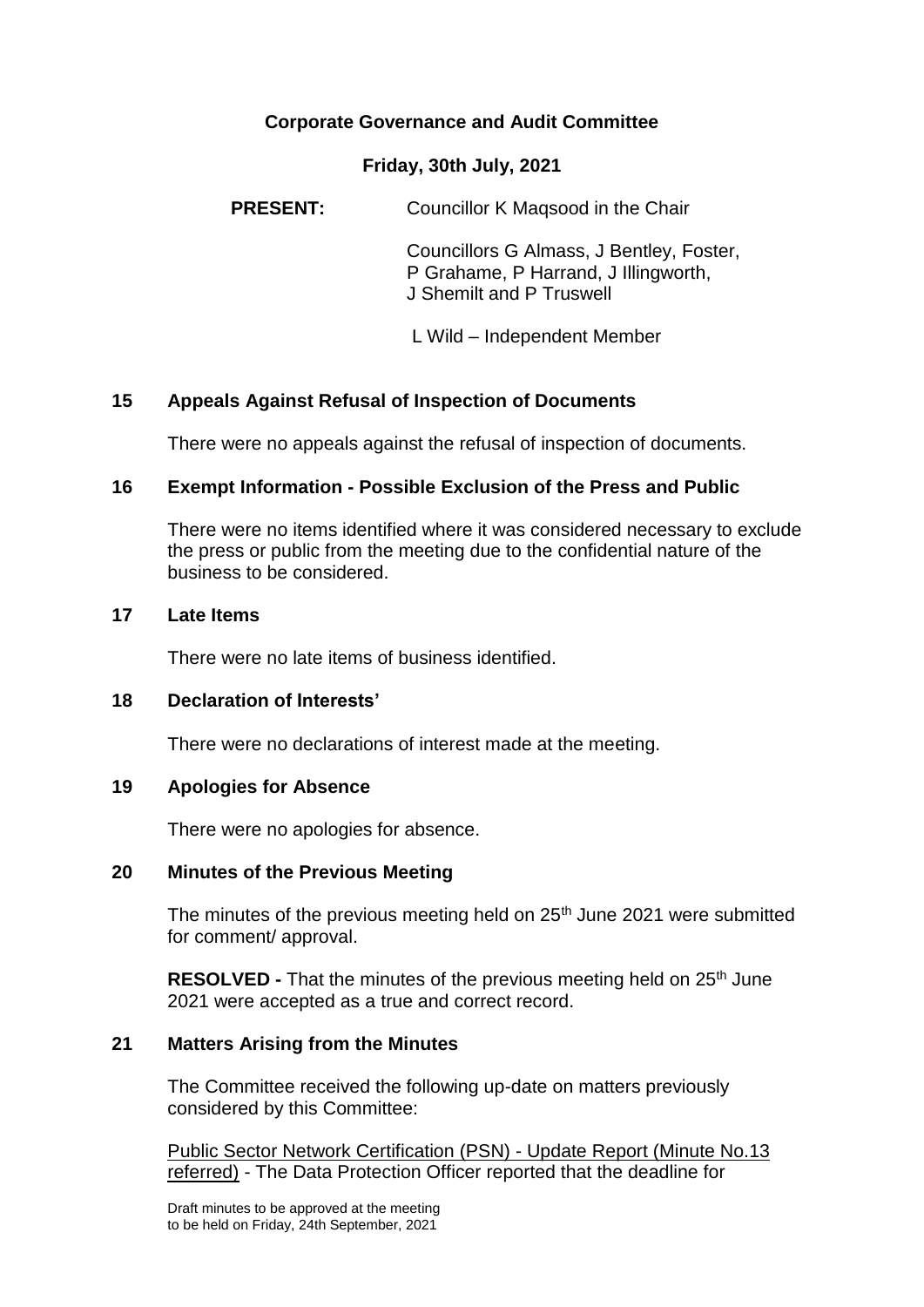submission of a compliant application for PSN certification was 31<sup>st</sup> July. Members were informed that the Council's PSN submission had been sent to the Cabinet Office earlier today, 30<sup>th</sup> July 2021. Members noted that a response would be received within the next 4 - 8 weeks, any feedback received would be made known to the Committee.

## **22 Procurement Assurance Report - 2020/21**

The Head of Procurement and Commercial Services submitted a report which presented the Annual Report on the Council's procurement function and provided assurances that the Council's arrangements were up to date, fit for purpose, effectively communicated and routinely complied with.

The report requested Members to consider the ongoing work to review the Council's entire

"procure to payment" (the **P2P Review**) processes in order maintain effective procurement support, including appropriate training and guidance, and efficient systems and processes.

Addressing the report, the Head of Procurement and Commercial Services said the report sought to provide assurance as to the effectiveness of the Council's procurement arrangements. Members noted:

- Each Directorate was accountable for the procurements that they need in order to secure the outcomes they are responsible for. Procurement and Commercial Services was accountable for provision of professional support to complex procurement activity.
- External spend in 2020/21 was £992,465,919 (increased on typical spend levels as a consequence of Covid-related grant funding).
- A refresh of the Council's Contract Procedure Rules (**CPRs**) was implemented in 2020/21, further strengthening procurement controls, incorporating Social Value requirements and changing the evaluation emphasis to provide greater focus on price. CPR training for Council staff continues, including an online interactive tool and guidance document on Insite.

Regarding compliance:

- There had been no formal procurement challenges in the period to which this report relates
- On-contract spend remained strong and there was general compliance with procurement policies, with on-contract and compliant expenditure standing at 96.42% for the 2020/21financial year (up from 95.6% in the previous year)
- The number of waivers of CPRs in 2020/21 was 60 (down from 79 in the previous year).
- In addition, a "peer review" facilitated by the Local Government (the **LGA Peer Review**) was expected to confirm that the levels of the Council's procurement compliance represent an "an outstanding achievement that demonstrates efforts by the council to ensure good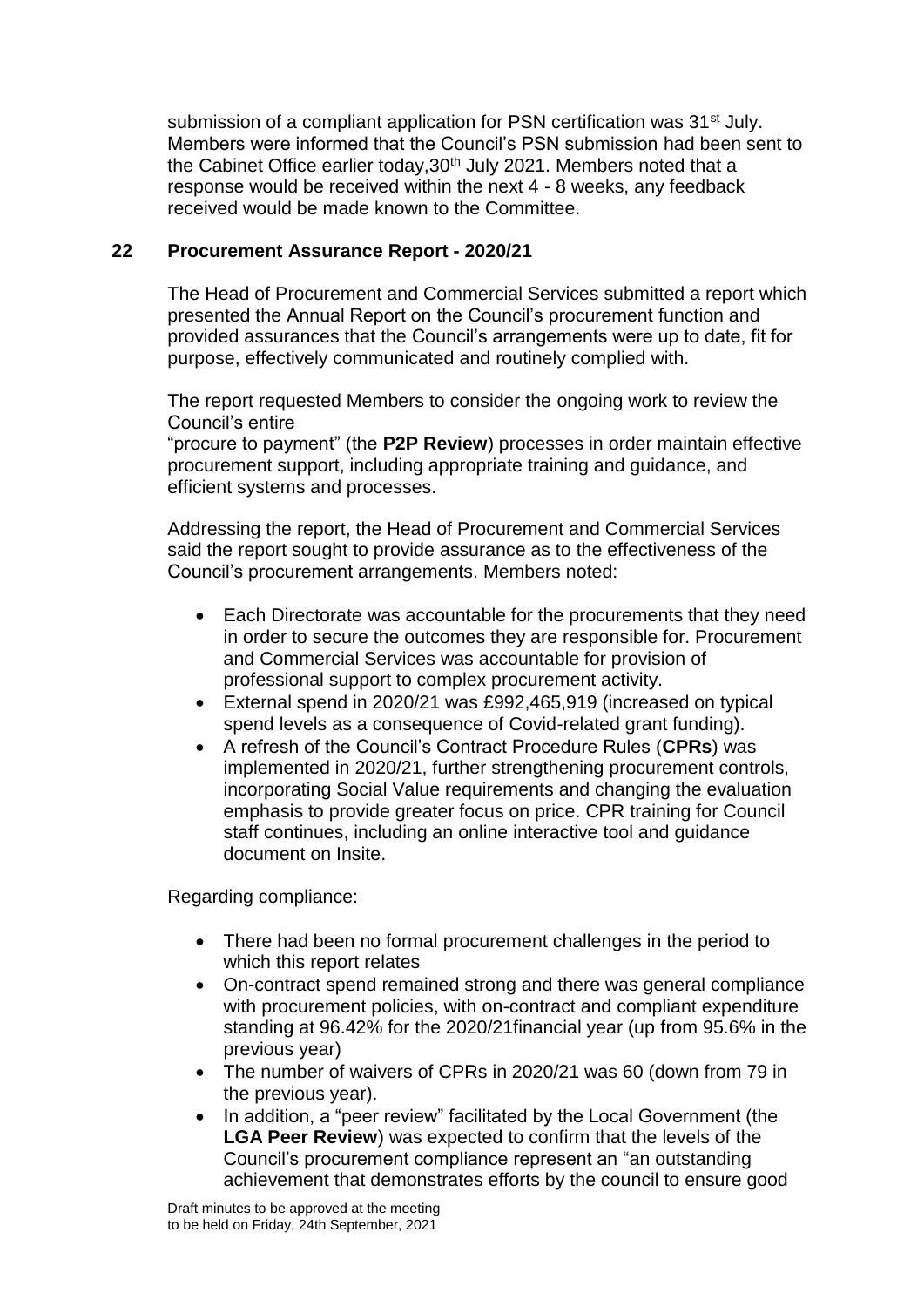governance outstanding achievement" (the final report was yet to be received).

- A framework for delivering Social Value in all the Council's procurements was now established, with a Social Value Board, Social Value Guidance for Commissioners, and Social Value support from PACS and Social Value Portal. Work was underway to embed Social Value in all the Council's procurement activity, and expenditure with local suppliers and SME's equated to 65.88% of total expenditure in 2020/21 (up from 64.64% in the previous year).
- The ongoing P2P Review (including the ongoing analysis of progress toward achieving the Procurement Strategy KPIs) would look to further improve the efficiency and effectiveness of the Council's procurement. In addition, the LGA Peer Review was anticipated to propose that resource should focus on delivering greater strategic value from procurement activity.

Referring to Covid-19, Members asked if the National procurement of Personal Protective Equipment (PPE) had had any impact on the City Council's ability to precure PPE or if the City Council had obtained PPE from these national contracts.

Members were informed that some dedicated resource was required to oversee procurement of additional PPE, but a PPE Framework was in place, good relationships had already been established with PPE suppliers on the framework allowing for increased utilisation, and other suppliers who had previously been unsuccessful in securing a procurement contract were utilised to provide additional resource.

Members asked did the Council incur additional expenditure as a consequence of National PPE procurement

The Head of Procurement and Commercial Services said PPE was purchased for our own needs from the Council's own PPE framework arrangements, and the Council did not need to utilise National contracts.

Referring to Social Value and the figures provided on page 25 of the submitted report, the social value dashboard. Members suggested it was difficult to distinguish if these figure were good, bad or indifferent, could further clarification be provided.

Members were informed that social value was a work in progress and there was a lot of work required to embed social value across the Council and to be taken into account across all procurement activity. Social value in contracts had only gone through the social value portal for a relatively short period and this was reflected in the figures provided, but the aggregate contract value was currently around £10m which was not an insignificant sum. The intention was to continue with dashboard reporting and over time to establish some foundation levels as KPIs with a view to improving year on year.

Members sought further information about the Social Value Portal (SVP).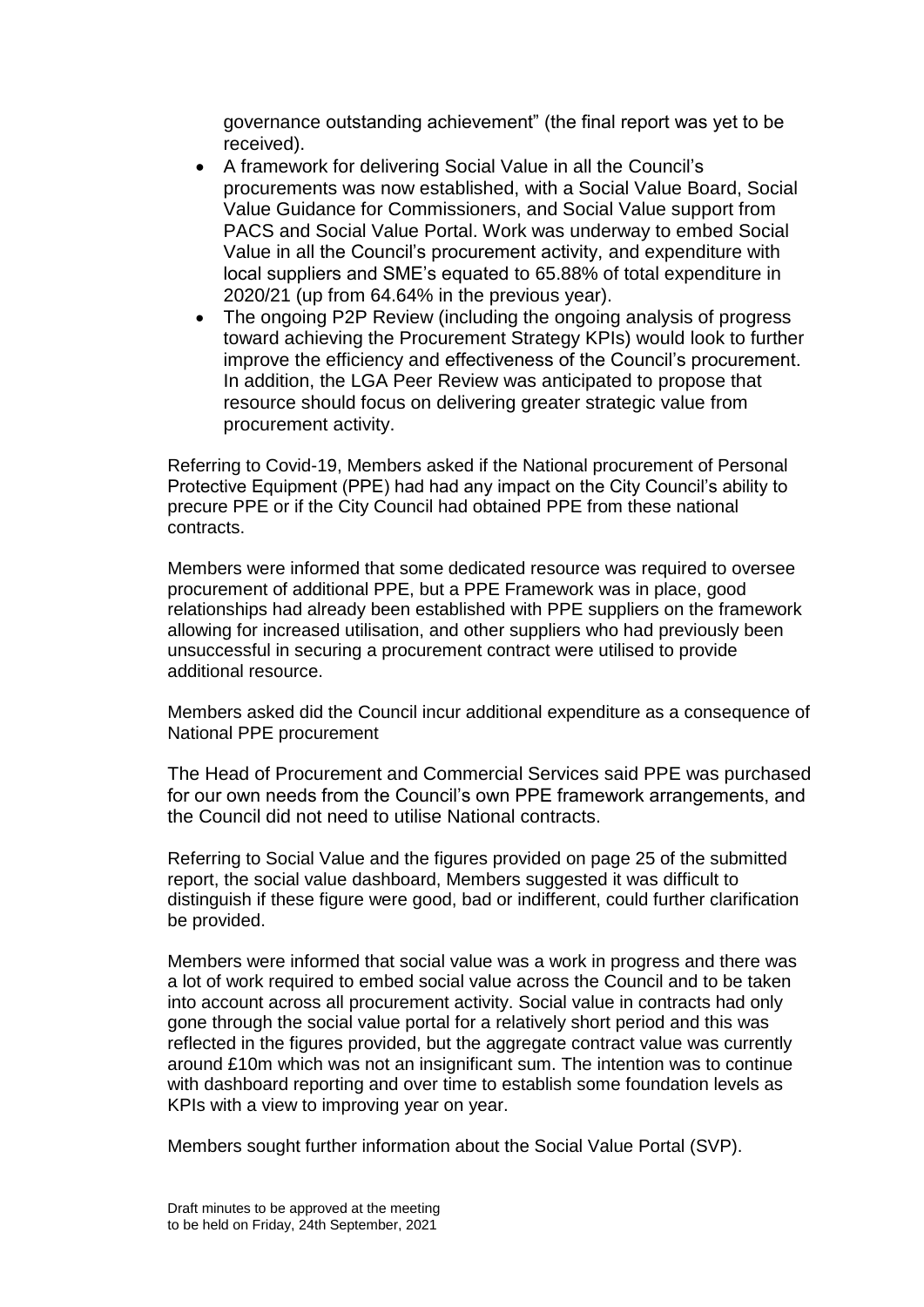Members were informed that the Social Value Portal was a separate company with the purpose of embedding Social Value into procurement. SVP had developed a set of Leeds-specific set of Social Value themes, outcomes and measures which would help achieve the Leeds social value priorities. (Currently 3 year contract £7.5k per year)

Members referred to the Brexit/ Procurement Regulation Review, page 31, and asked if the Council's submission on the Green Paper Consultation could be circulated to Members

The Head of Procurement and Commercial Services confirmed the requested information would be shared with Members

It was reported that in terms of social value (reported annually) the annual spend with local suppliers or SME's was 65.88% for this year

Members asked if comparisons/ benchmarking with other local authorities was available.

Members were informed the requested details would be supplied

Clarification was sought as to how social value was compatible with price first

Members were advised that social value should not impact on price, social value should not be included as an extra cost.

Members welcomed the recent LGA peer review and asked if any Members were involved in overseeing the review.

It was confirmed the Leader of Council and the previous Chair to this Committee were involved in the review. It was reported an Action Plan was currently been prepared and would come back to this Committee (Autumn 2021)

Referring to paragraphs 2.6 and 4.12 of the submitted report and the opportunity to improve connectivity between the Procurement and Commercial Service and colleagues undertaking procurement activity within directorates. Members queried if this would form part of the focus in the proposed action plan.

Members were informed that the proposal to improve connectivity between the Procurement and Commercial Service would be included in the action plan

Reference was also made to paragraph 3 of the report which suggested resource should focus on delivering greater strategic value from procurement. Members queried what assurances could be provided to ensure this refocussing would not detract from the culture of compliance.

Members were informed that a team of 8 officers provide procurement support in relation to compliance. The majority of this focus on compliance would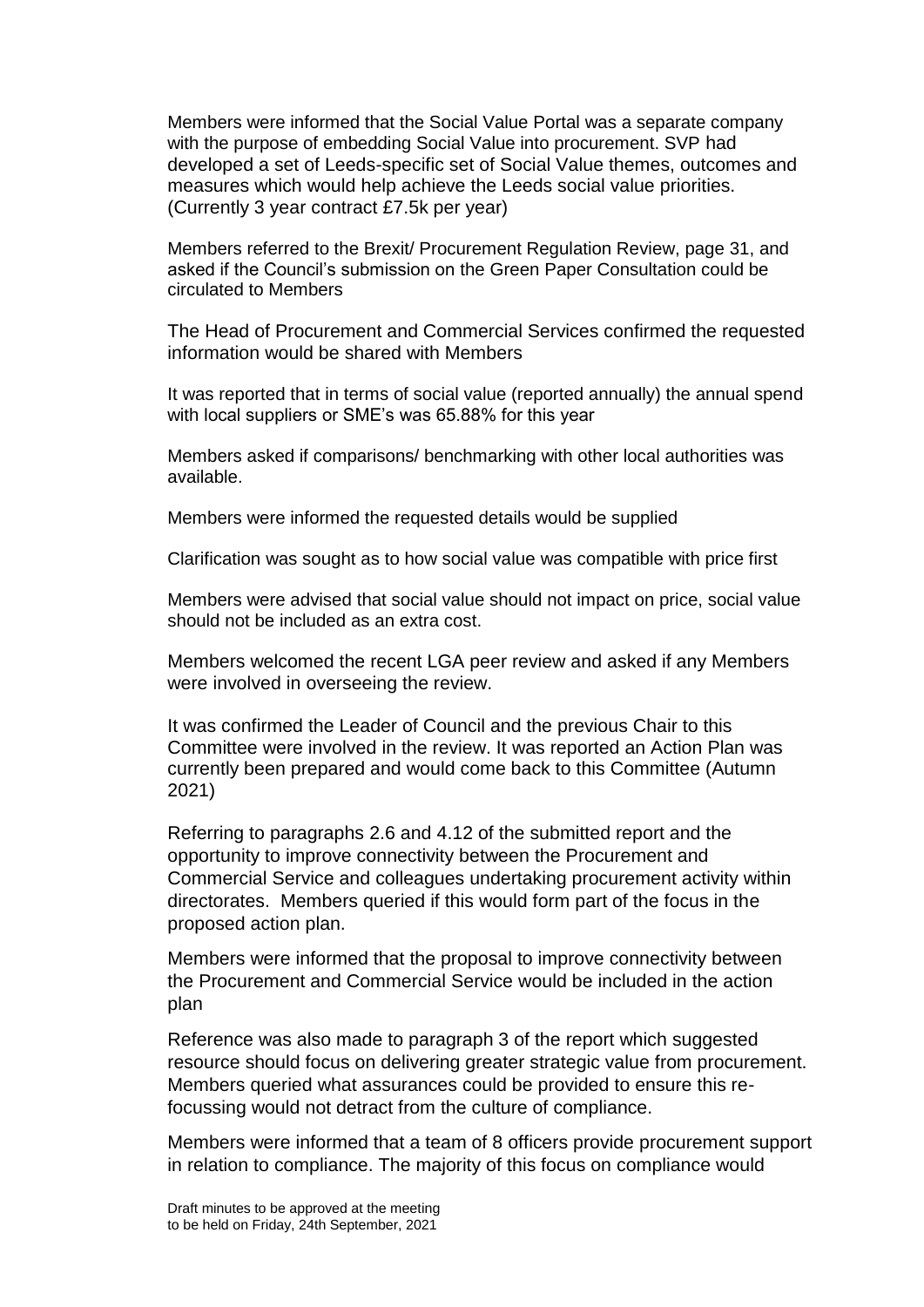continue, but with 2-3 FTE from this team focusing on improving social value through procurement activity and focusing on spend.

Members requested if a procurement update could be considered within the Work Programme

Members were supportive of the suggestion

The Chair thanked officers for their attendance and contributions.

## **RESOLVED** –

- (i) To note the assurances provided in the submitted report including the review, assessment and on-going monitoring carried out
- (ii) To note that the Head of Procurement and Commercial Services had reached the opinion that procurement policies and practices were up to date, fit for purpose, and effectively communicated
- (iii) To note the ongoing P2P review, the ongoing analysis of progress toward achieving the Procurement Strategy KPIs and the anticipated proposal from the LGA Peer Review to focus resource on delivering greater strategic value from procurement activity
- (iv) That a further report would be brought back to Committee with more detail in respect of (iii) above.

## **23 Decision Making Statement of Internal Control**

The Chief Officer Financial Services submitted a report which presented the Annual Report on the Council's decision making arrangements. The report sought to provided assurances that the Council's arrangements were up to date, fit for purpose, effectively communicated and routinely complied with.

Members noted the report formed part of the Council's review of the effectiveness of its arrangements for Internal Control and would be taken into account in preparing the Annual Governance Statement which the Committee would be requested to approve.

Members were informed the arrangements provided a framework for transparent and accountable decision making in accordance with the Council's Corporate Governance Code and Framework.

Referring to the Council's decision making arrangements. Members queried if decisions were revisited e.g. the review of a policy change which had not had the desired effect, the intention was good, but the change did not work as anticipated.

The Lead Officer suggested that revisiting a decision was more likely to be a scrutiny function, and that the Corporate Governance and Audit Committees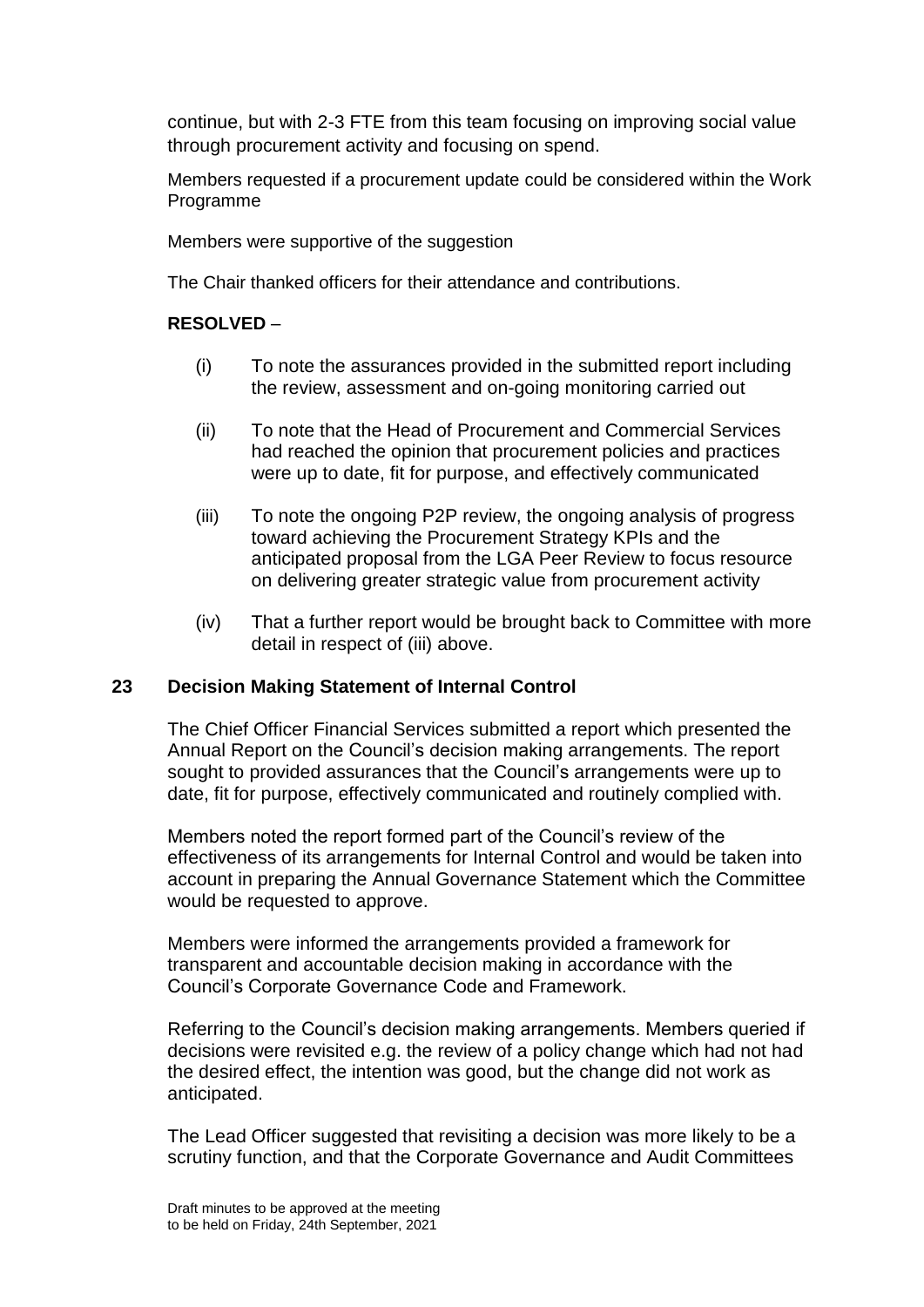role related to assurance in relation to the processes and procedures that were in place.

## **RESOLVED** –

- (i) To note the positive assurances set out in the Decision Making Statement of Internal Control, as indicated in Appendix A of the submitted report
- (ii) To request that performance monitoring in respect of decisions taken under urgency procedures, and subject to call in should be reported quarterly through the Internal Audit update report.

## **24 Interim Annual Governance Statement**

The Chief Officer Financial Services submitted a report which presented the draft Interim Annual Governance Statement (AGS). Members noted the interim AGS was prepared following a review of the effectiveness of the Council's arrangements for Internal Control and would be published alongside the Statement of Accounts when put on deposit.

Members were informed the final Annual Governance Statement for 2021 would be brought back to the Committee for formal approval in advance of the Committee's approval of the audited Statement of Accounts.

Referring to page 72 of the submitted report and the inclusion of a table to demonstrate the alignment with the CIPFA Good Governance Framework and the City Council's Corporate Governance Code and Framework, it was suggested that the wording within "Commitment D of the CIPFA Framework" did not translate to that of the LCC – Corporate Governance Code and Framework.

In responding the Lead Officer said the LCC – Corporate Governance Code and Framework was adopted back in 2017, it may be necessary to review the Code and Framework to determine if any adjustments are required.

Referring to page 79 (Paragraph 12.2) of the submitted report and the phrase "Our scrutiny function is well resourced and developed and is afforded parity of esteem with the Executive" – Members requested if any evidence had been provided to support that wording.

The Lead Officer said that assurances for the AGS were taken from enquiries made of Senior Officers with relevant expertise, in conjunction with the Scrutiny Boards Annual Report. Upon further questioning the Lead Officer confirmed that the Scrutiny Board Annual Report is agreed by all Scrutiny Board Chairs.

**RESOLVED** – To note the draft Interim AGS, noting that it would be published alongside the Statement of Accounts when put on deposit.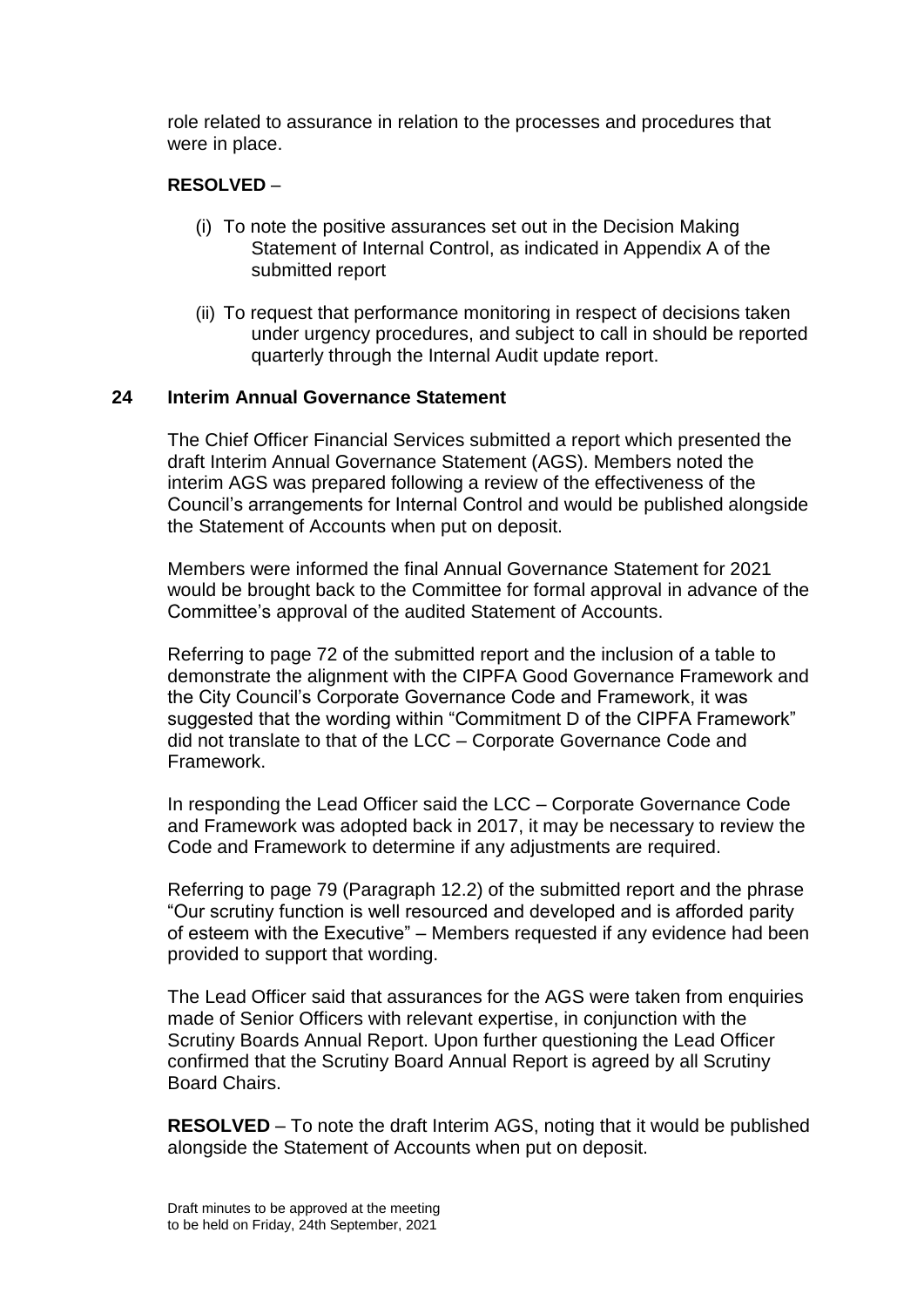## **25 Draft Statement of Accounts 2020/21**

The Chief Officer Financial Services submitted a report which presented the draft unaudited 2020/21 Statement of Accounts which would be made available on the Council's website for public inspection for thirty working days commencing Monday, 2nd August 2021. Details of the roles, responsibilities and timescales for approving the statement of accounts were set out in the submitted report.

Addressing the report, the Head of Finance explained that the accounts presented the council's financial position for the year in the format required by accounting standards, incorporating technical transactions relating to nonspendable reserves in addition to the outturn position.

Members were informed that the financial statements reflected the unprecedented impact of the pandemic upon the council's finances during 2020/21, and the statements showed some significant variances in comparison to previous years, particularly in the balance of funding between local taxation income and government grants.

The Head of Finance Members drew Members attention to the main financial issues arising from the statement of accounts as identified in section 3 of the submitted report.

Members noted that during 2019/20 the Chief Executive received £44.5k in relation to his role as Returning Officer during National and European elections. Members queried whether Returning Officer remuneration was only payable in years when such elections took place.

Members were informed that remuneration for the role of Returning Officer in National and European elections was only paid in the years in which such elections were held.

Commenting on the West Yorkshire Pension Fund, Members noted that the last triennial valuation had taking place since 2019 and asked for confirmation that a triennial valuation was due as at March 2022.

It was confirmed that the next triennial actuarial valuation of the fund would take place as at March 2022. Members were informed that the balance sheet figures were on an accounting basis, representing the value of the fund assets and liabilities as at the balance sheet date, whereas an actuarial valuation of the fund would be on a forward looking basis taking into account expected future earnings from assets.

Reference was made to the costs of compulsory redundancies and other leavers, Members suggesting there was a large increase to that of the previous year.

Members were advised that the difference was mainly due to the numbers of staff leaving under the Early Leavers Initiative (ELI) during the 2021 period.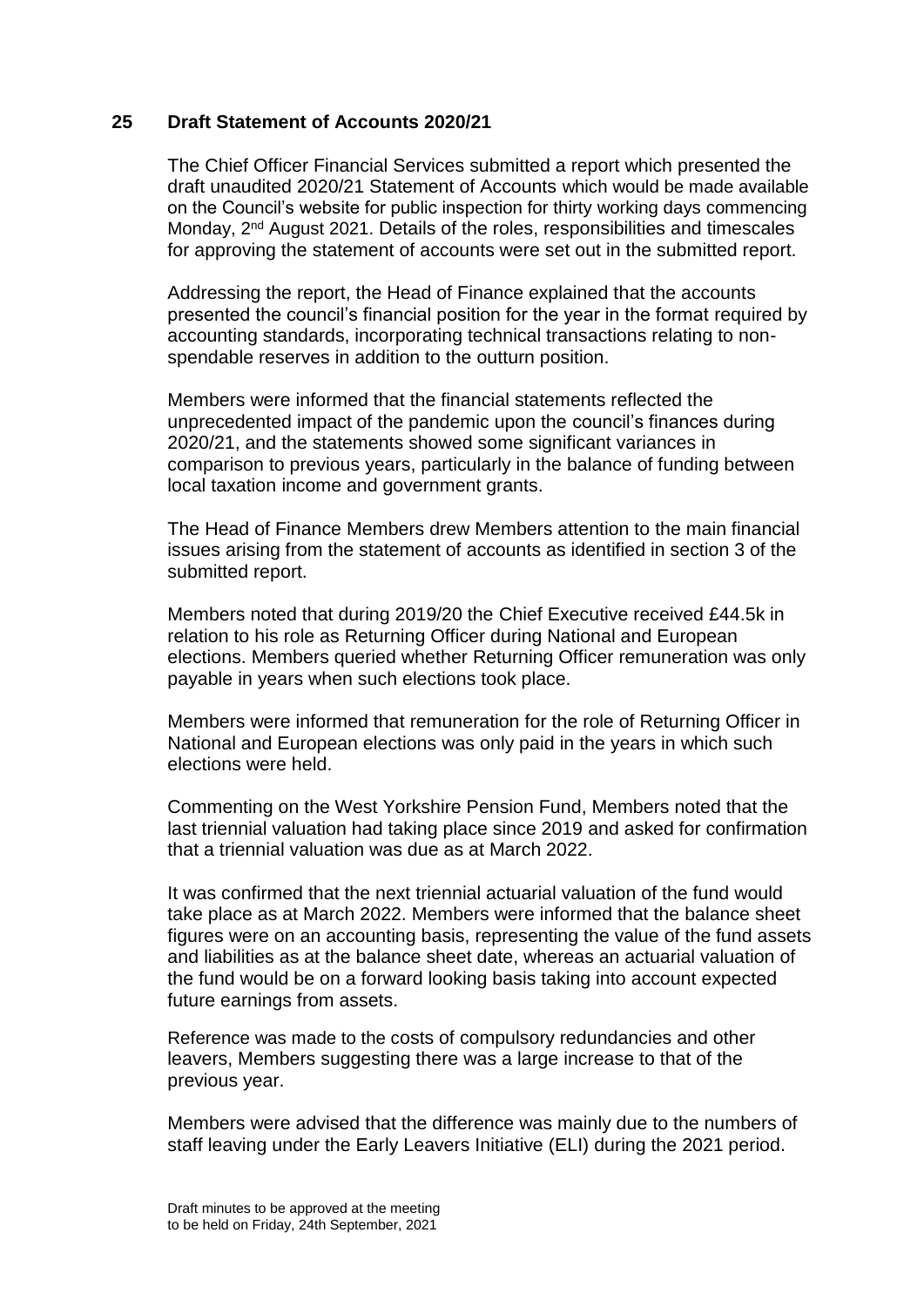**RESOLVED –** To note the unaudited statement of accounts for 2020/21, which had been certified by the Chief Finance Officer.

## **26 Grant Thornton Audit Plan 2020/21**

The Chief Officer Financial Services submitted a report which presented the External Auditors (Grant Thornton) Annual Audit Plan for their 2020/21 audit, covering the audit of the Council's accounts and the process for assessing its arrangements to secure value for money in the use of resources.

Addressing the External Auditors report, Gareth Mills (Grant Thornton) spoke on the main issues which included:

- Adoption of new auditing standards Estimates
- Financial Reporting and Audit raising the quality bar
- Significant risks including: Management override controls, valuation of land and buildings, valuation of investment properties and valuation of the net pension fund liability (All based on assumptions)
- Materiality
- Value for Money arrangements
- Audit logistics

Referring to the accounting estimates and related disclosures, Members queried if the updated ISA (UK) 540 (revised) would create additional work for Grant Thornton and a subsequent increase in their fee

Mr Mills said that because of the revised financial reporting arrangements the level of work had increased significantly, the new value for money arrangements (VFM) now required a wider range of investigation to a new reporting standard. The Redmond Review had also recommended change.

Members were informed that a Briefing Session for Members of the Committee would be held shortly to provide an opportunity to understand the new requirements and responsibilities associated with the revised ISA (UK) 540 Financial Reporting Arrangements

Referring to the "Audit fees – detailed analysis" Members asked why the audit of "one off" exceptional items during 2019/20 had been treated as a base figure.

In responding Mr Mills said that some further work would be required on these items, and that there was the potential for new major issues to arise, but that the fee was at this stage indicative and could be amended as the audit progressed.

On the issues of expected future changes to standards in relation to materiality and fraud, Members suggested that arrangements should be in place at an early stage, such discussions should not be delayed.